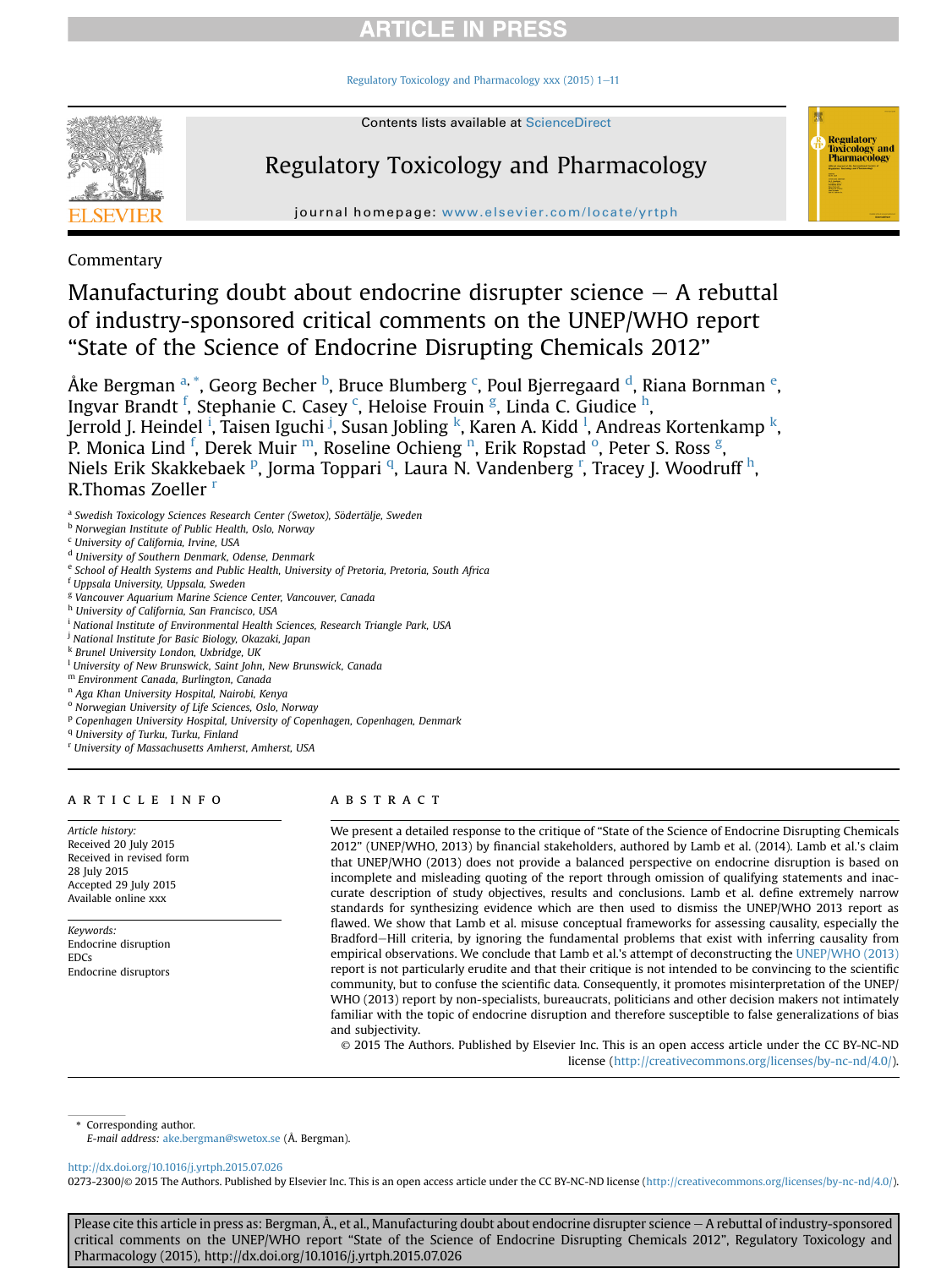2 **A. Bergman et al. / Regulatory Toxicology and Pharmacology xxx (2015) 1-11** 

report does not provide a balanced perspective, nor does it accurately reflect the state of the science on endocrine disruption." prompted us to analyze their critique and to respond in detail. We approached this analysis openly. However, we discovered that the conclusion of [Lamb et al. \(2014\)](#page-10-0) was based on many distortions, inaccuracies, false generalizations, non-scientific argumentation, and erroneous claims. These are illustrated below.

### 2. Results

#### 2.1. Does the odd missed reference constitute bias?

Throughout their paper, Lamb et al. claim that we have selectively cited literature without discussion of contradictory studies, and have failed to consider alternative causes of effects, thus giving the reader the impression that the weight of evidence for endocrine disruption is stronger than is justified by the scientific data. Importantly, to substantiate these general allegations, they resort to a maneuver that can only be characterized as misdirection of the reader. Specifically, they selected topic areas from the UNEP/WHO report where the evidence for associations between chemical exposures and endocrine disruption is not very strong (and where this was clearly stated in our report, for example adrenocortical hyperplasia in seals, prostate cancer, poor semen quality), sought out a few studies that were not cited, and make the sweeping generalization that these omissions "call[s] into question the integrity of decisions at all levels of the 2012 report".

This kind of critique might make sense in the context of strongly contested issues, but is misleading when directed at topics where no strong claims are made regarding links between exposure and effect, and where failure to include one or two additional studies would not change the conclusion.

Accusations of bias and imbalance would have been justified, if we had consistently ignored evidence pointing in a specific direction. However, a fair assessment of this question is only possible by engaging scientifically with the substance, content and conclusions of our report, something Lamb et al. avoid doing. Bias cannot be inferred from the odd missed reference.

Instead of engaging with the scientific content of [UNEP/WHO](#page-10-0) [\(2013\)](#page-10-0), Lamb et al. shift attention to methodological issues concerned with preconceived ideas of what might constitute a state of the science review, and approaches to assessing causation and weight of evidence. This tactic creates the false impression of bias, imbalance and subjectivity. As we will discuss below (see Section [2.8](#page-8-0)), the tactics used by Lamb et al. have striking similarities with those employed by the tobacco industry to undermine attempts of introducing standardized packaging for cigarettes. These approaches were elucidated recently by [Ulucanlar et al. \(2014\).](#page-10-0)

#### 2.2. UNEP/WHO (2012) – not a state of the science assessment, nor an update of the [WHO/IPCS \(2002\)](#page-10-0) report?

During the 10 years that passed since publication of the WHO 2002 report, endocrine disruption research has deepened and expanded our understanding of the endocrine system and the role of chemicals in disrupting aspects of its functioning. A brief glance at the range of new topics covered in [UNEP/WHO \(2013\),](#page-10-0) and not dealt with in the IPCS 2002 report, highlights the progress made. While the 2002 report considered mainly male reproductive health, the 2013 report documented the progress made in female reproductive health. In 2002, there was relatively little knowledge of prostate, thyroid and ovarian cancer in endocrine disruption, but since then, our insight has grown, as documented in the 2013 report. The last ten years have seen an improvement in our knowledge of metabolic disorders and endocrine disruption, and

#### 1. Introduction

In 2013, the United Nations Environmental Programme (UNEP) and the World Health Organization (WHO) published a report "State of the Science of Endocrine Disrupting Chemicals  $-2012$ " ([UNEP/WHO, 2013](#page-10-0)) and a companion report "State of the Science of Endocrine Disrupting Chemicals  $2012 -$  Summary for Decision-Makers" ([UNEP/WHO, 2013b\)](#page-10-0). The reports were prepared in the context of United Nations (UN) activities in recognition of human health and biodiversity, to take stock of new findings, to identify key concerns and future needs. The two UNEP/WHO reports were specifically developed in connection with the Strategic Approach to International Chemicals Management (SAICM), a UN policy framework established by the UN International Conference on Chemicals Management (ICCM). The objective of SAICM is to achieve the sound management of chemicals throughout their life cycle so that, by 2020, chemicals are used and produced in ways that minimize significant adverse effects on human health and the environment. On the basis of the evidence assembled by [UNEP/](#page-10-0) [WHO \(2013\)](#page-10-0), ICCM decided in September 2012 to include endocrine disrupting chemicals (EDCs) as an emerging issue under SAICM.

As scientists with research expertise in the field of endocrine disruption, we were charged by UNEP and WHO officials in a faceto-face meeting to prepare the [UNEP/WHO \(2013\)](#page-10-0) report which was intended as an update of the earlier WHO-IPCS report on the subject (IPCS 2002) and to which some of us had also contributed. The new report was reviewed by 23 endocrine disruption experts from 12 countries, with additional extensive critical reviews conducted by UNEP and WHO staff.

We served in a personal capacity, and not as representatives of any organization, government or industry, to prepare the two reports [\(UNEP/WHO, 2013a; b](#page-10-0)). We signed Declaration of Interest statements, and no conflicts of interest were identified. The development and publication of the report was supported by funds provided to UNEP from the Norwegian government, the Swedish Environment Ministry, the Swedish Research Council (FORMAS) and the Swedish Environmental Protection Agency, with additional support to WHO from the United States National Institute of Environmental Health Sciences (NIEHS).

The UNEP/WHO report has been criticized by a group of authors ([Lamb et al., 2014](#page-10-0)) who received funding support from several industrial organizations with financial stakes in chemical production, including American Chemistry Council (ACC), CropLife America (CLA), CropLife Canada (CLS), CropLife International (CLI), European Chemical Industry Council (Cefic), and European Crop Protection Association (ECPA).

In their critique, Lamb et al. maintain that [UNEP/WHO \(2013\)](#page-10-0) does not provide a balanced perspective on endocrine disruption, because scientific evidence was cited in a biased way, with a preference toward studies reporting exposure-disease associations, and without evaluations of the quality of underlying studies. They conclude that the report is neither a state-of-the-science review, nor an update of the earlier [WHO/IPCS \(2002\)](#page-10-0) report. [Lamb et al.](#page-10-0) [\(2014\)](#page-10-0) support these conclusions by expressing several specific concerns relating directly to the content and narrative of [UNEP/](#page-10-0) [WHO \(2013\)](#page-10-0): 1) failure to apply a systematic framework for identifying, reviewing and evaluating data, 2) adoption of an unduly informal approach to assessing causation from EDCs, 3) reliance on disease trends to suggest associations with EDCs, and 4) disregard for the role of exposure, dose and potency in endocrine disruption. In the Lamb critique, the earlier [WHO/IPCS \(2002\)](#page-10-0) report, to which two of the authors (Foster, Van Der Kraak) contributed, is held up as a positive example.

The overall claim of [Lamb et al. \(2014\)](#page-10-0) that, "Overall, the 2012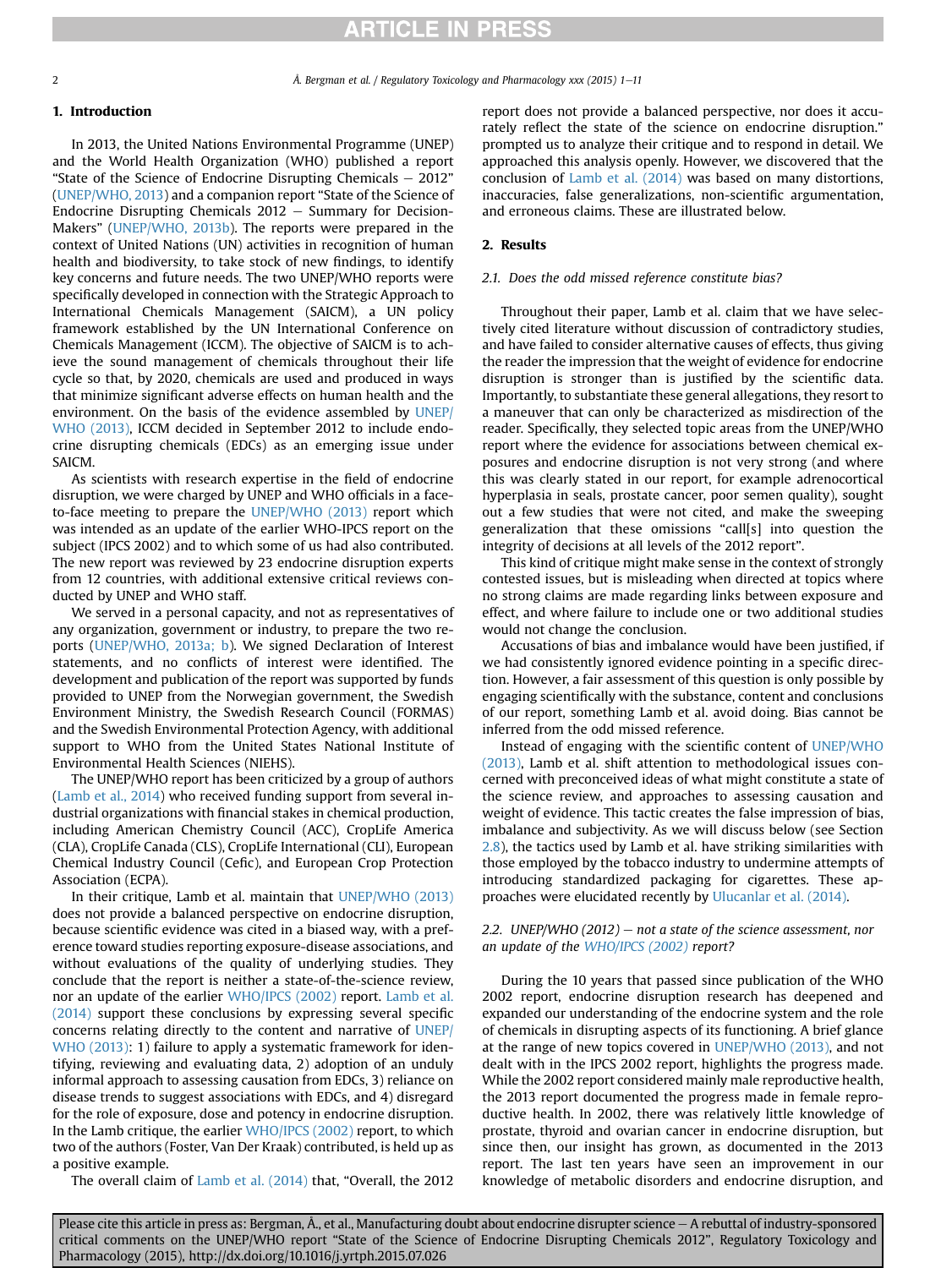this was taken up as a new topic in the 2013 report. While in 2002 the focus of wildlife effects was on fish and a small number of mammals, this has expanded to invertebrates, amphibians, reptiles and birds, all documented in the 2013 report. There have also been significant developments in cross-cutting issues, such as mixture effects, which were not mentioned at all in the 2002 report. The sheer explosion of knowledge can also be gleaned from comparisons of the length of the two reports and the number of papers cited: more than 2200 references and 280 pages in the 2013 report, versus 1400 references and 170 pages in [WHO/IPCS \(2002\)](#page-10-0). The main conclusions and advances in knowledge since 2002 are presented both in the "Executive summary" of the main report ([UNEP/](#page-10-0) [WHO, 2013](#page-10-0)) and in chapter 13 of the Summary for Decision-Makers ([UNEP/WHO, 2013a\)](#page-10-0), confirming the extensive progress in EDC related research over the last  $10-15$  years.

Not surprisingly, we were in a position to reach more refined and definitive conclusions than was possible in 2002. Yet, Lamb et al. do not highlight the intense research activity that was reviewed in the 2013 report, but claim that the 2013 report is neither a state-of-the-science assessment, nor an update of the earlier 2002 report, "but rather a reworking of that earlier report" and support this claim with the assertion that the 2013 report "reviews much of the same information cited in the 2002 report by frequently citing literature from the year 2001 or earlier".

While it is correct that we have cited literature from 2001 and earlier, this was necessary to have complete coverage of the evidence and to place scientific developments into the appropriate context. But to infer from this that the 2013 report is a mere "reworking", with the implication that we covered little new evidence, is a gross distortion of the facts. More than 75% of the citations (ca. 1650 citations) are publications that appeared from 2002 to 2013. Lamb et al. go even further when they write "The fact that the 2012 report reaches more definitive conclusions **based on the** same data emphasizes a reliance on subjective decision making and less stringent criteria for evaluating potential causal relationships compared to the earlier 2002 report." (emphasis added). This creates the absurd impression that there has been little scientific progress since 2002, and that, because we reached more definitive conclusions than the 2002 report "based on the same data", we must be biased, subjective and imbalanced. These claims are without any basis.

A recurring pattern of argumentation in Lamb's critique is to construct arbitrary standards, highlight areas where the [UNEP/](#page-10-0) [WHO \(2013\)](#page-10-0) report purportedly falls short of these arbitrary standards, and then move to the sweeping generalization that the report must be fundamentally flawed. This tactic is only viable by avoiding any engagement with the scientific substance of the report. It is by this approach that [Lamb et al. \(2014\)](#page-10-0) come to the surprising conclusion that [UNEP/WHO \(2013\)](#page-10-0) is not a state-of-thescience report. Specifically, this conclusion is based on several elements:

Lamb et al. note that "The report never defines what might be meant by "state of the science" nor discusses what such an assessment should cover and characterize." They move on to fill this "gap" by defining a state-of-the-science review as one that "should have a defined scope with a systematic approach to the collection and review of data, and a clear methodology for the integration and assessment of these data."

Lamb et al. then criticize that a systematic approach to collecting and reviewing data was not used in [UNEP/WHO \(2013\)](#page-10-0). However, this exposes a contradiction, which Lamb et al. do nothing to resolve. On the one hand, they point out that the literature "is extensive and beyond the scope of either the 2002 or 2012 report" and concede that "neither report could be expected to undertake complete reviews for even a small subset of chemicals". On the other hand, they assert that "a systematic methodology would have ensured that a representative spectrum of the available literature was captured in review", but fail to define how identification of "representative" literature should be done in a systematic, objective fashion. They ignore that any choice made will always be open to the criticism of lacking a systematic approach to literature selection. Indeed, the same criticism can be leveled against the [WHO/](#page-10-0) [IPCS \(2002\)](#page-10-0) report which used exactly the same approach as [UNEP/WHO \(2013\)](#page-10-0), but which Lamb et al. hold up as the example to emulate. They fail to explain why they exempt the [WHO/IPCS](#page-10-0) [\(2002\)](#page-10-0) document from that criticism.

Indeed, the flexible standards of a state-of-the-science review are illustrated in a document written in 2007 by two of the authors critiquing the [UNEP/WHO \(2013\)](#page-10-0) report, Hentz and Lamb. They published a report for the Weinberg Group, entitled "2007 Update: State of the Science and Policy for Endocrine Disruption", dated May 29, 2007, in which they summarize the scientific evidence and policy actions relating to endocrine disruption on 14 pages, citing only 21 references and without a systematic approach to collecting and analyzing the literature. (This document was downloaded in 2011, but is no longer available on the www. On request, we are happy to provide the document to anyone interested.)

Regarding a "clear method for the integration and assessment of data", Lamb et al. claim that "the 2002 report attempted to integrate information on exposure, toxicological testing (including dose-dependence of effects), the ability of putative disruptors to interfere with endocrine-mediated control, and patterns of appearance of possibly endocrine-related effects in populations. In contrast, the 2012 report discusses each of these elements independently and specifically declines to consider how these aspects can be brought together to assess whether there are real and current endocrine disruption problems or how well an integrated view of the scientific evidence can answer that question."

This claim is false. The 2002 report did not integrate exposure information and toxicological data. Such integration is a matter for toxicological risk assessment, which was considered out of scope by WHO and UNEP. Examination of both documents reveals that this was applied equally to the [UNEP/WHO \(2013\)](#page-10-0) and the [WHO/IPCS](#page-10-0) [\(2002\)](#page-10-0) reports. Accordingly, the [WHO/IPCS \(2002\)](#page-10-0) report discussed exposure data in a separate chapter, in the same way as [UNEP/WHO \(2013\).](#page-10-0)

#### 2.3. Weight-of-evidence approaches and frameworks for identifying, reviewing and evaluating data

Lamb et al. criticize the [UNEP/WHO \(2013\)](#page-10-0) report for not adopting a weight-of-evidence approach or a systematic framework for identifying, reviewing and evaluating data. At the heart of their critique is the assertion that "the lack of a systematic approach to assess causation for specific chemicals and associated health outcomes resulted in conclusions that were predisposed to the identification of potential EDCs". This statement is based on several naïve assumptions, the first of which is that a systematic approach to assessing causation exists and is uncontroversial for endocrine disrupting chemicals. Secondly, the statement assumes that the application of a systematic approach completely protects against bias by obviating the need for scientific judgments, when in fact scientific judgments are part of the process of systematic reviews. Finally, it is assumed that such "standardized approaches" will always yield the same "objective" assessment outcome. In this and the following section we show that these ideas are illusory and are based on gross simplifications of the debates about causality that have taken place in the epidemiological and science philosophy literature.

First, Lamb et al. ignore that a universally accepted weight-of-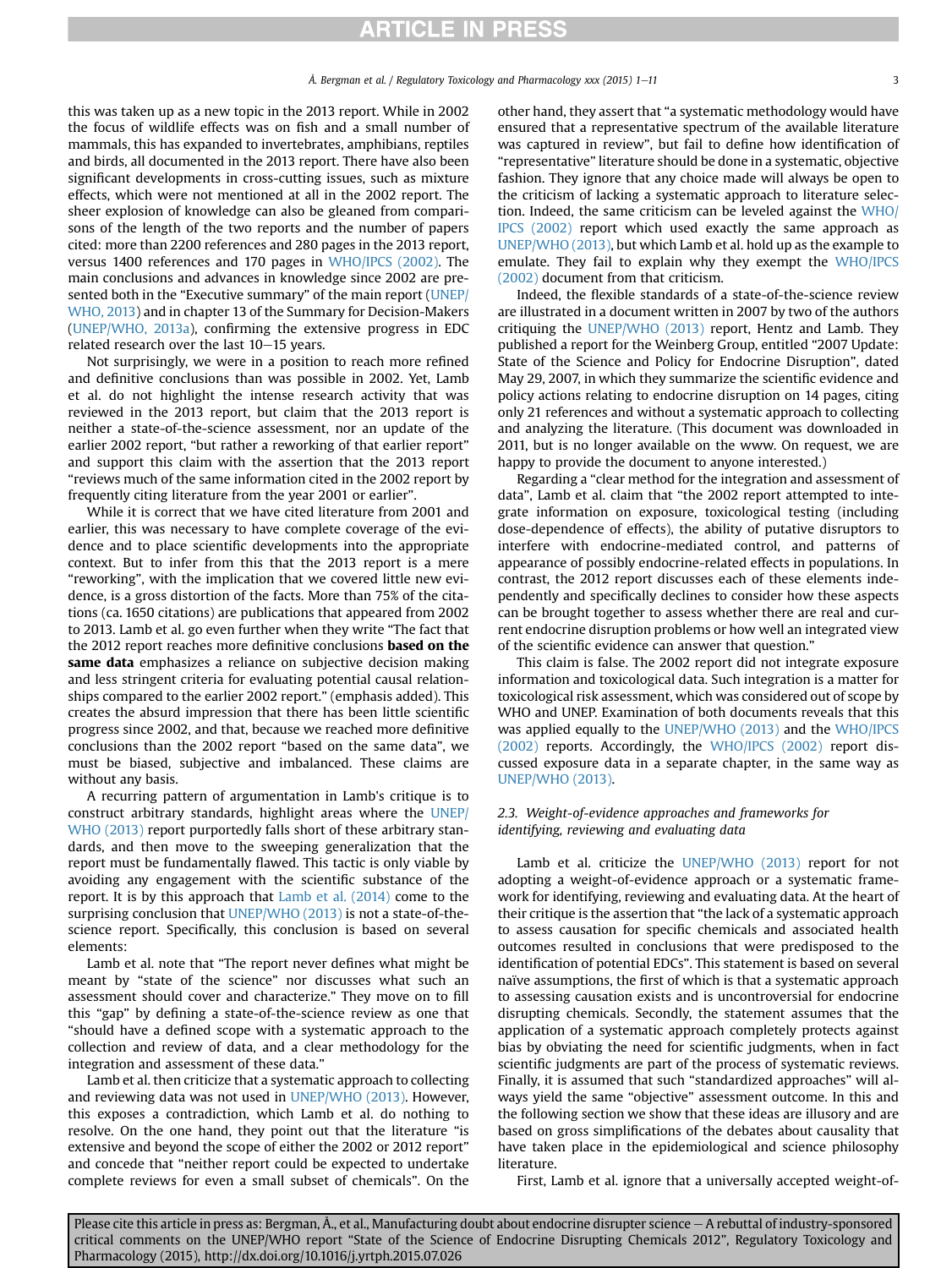evidence method for endocrine disrupters does not yet exist, and that it will be a considerable challenge to develop such an approach. The methods that currently exist, e.g., for carcinogens under the auspices of WHO IPCS [\(Sonich-Mullin et al., 2001; Boobis](#page-10-0) [et al., 2006](#page-10-0)) cannot readily be applied to endocrine disrupters, mainly because an approach useful for EDCs will have to deal with the issues of adversity and mode-of-action at the same time, which is currently without precedent. A more detailed discussion of this topic can be found in [Kortenkamp et al. \(2011\).](#page-10-0)

It is important to stress that weight-of-evidence approaches were also not used consistently throughout the [WHO/IPCS \(2002\)](#page-10-0) report, counter to the impression Lamb et al. create.

In fact, the authors of the 2002 report took a much more nuanced stance than insinuated by Lamb et al. The 2002 report acknowledged the difficulty of the task of creating objective and unbiased assessments of whether endocrine disrupting chemicals may have adverse effects. It was recognized that the challenges of this task arise from the vast number of studies conducted, the improbability that a single study can provide all the necessary information to link an exposure scenario to a particular health outcome in wildlife or humans, and the diverse circumstances (e.g., varied experimental conditions, numerous endpoints) from which data have been generated.

To deal with these difficulties, the authors of the 2002 report proposed a framework for assessing the relationship between exposure to endocrine disrupters and altered health outcomes. This framework is a variation on the Bradford-Hill criteria for assessing causality in epidemiology. The approach taken in [WHO/IPCS \(2002\)](#page-10-0) was a tentative and cautious one in which the framework was tried out in a series of case studies in a separate chapter at the end of that report. It was introduced at the final meeting of the authors of the 2002 report, with the intention of assessing the applicability of this approach (cf. Tables 7.1 and 7.2, in [WHO/IPCS \(2002\)\)](#page-10-0). This is very different from a consistent application of a framework for assessing causality, and becomes evident from the articulation of several caveats in [WHO/IPCS \(2002\)](#page-10-0): "This structured, framework approach acknowledges that 1) there are a number of scientific uncertainties, 2) a degree of scientific judgment is involved, and 3) assessments are likely to change as additional information becomes available. (…) Also, it should be noted that these assessments are qualitative determinations of the current overall state of the science. They are not quantitative risk assessments that relate specific exposure situations to probabilities of adverse effects."

Notable is the acknowledgment by the authorship of the [WHO/](#page-10-0) [IPCS \(2002\)](#page-10-0) report of the need for expert scientific judgment, as well as the delineation from quantitative risk assessment, which Lamb et al. fail to state. Thus, scientific judgment comes to bear at all stages of the process, including hypothesis formulation and evaluation against Bradford-Hill's criteria. Critical to this is the framing of a hypothesis linking an outcome of concern to a putative stressor, and this influences the outcome of the assessment most strongly. If the hypothesis is formulated too narrowly, the entire assessment may lose relevance, or even become erroneous. With the benefit of hindsight from 10 years' worth of research after 2002, which led to the discovery of numerous chemicals as endocrine disrupters, certain case study hypotheses in [WHO/IPCS \(2002\)](#page-10-0) will today be judged as artificially restricted, and with a rather limiting focus on persistent organic pollutants such as PCBs, DDT or polychlorinated dibenzo-p-dioxins and dibenzofurans. For example, the 2002 report considered a case study of breast cancer, with the following hypothesis: "Increased incidences of breast cancer are caused by exposure to organochlorine chemicals (e.g., PCBs, DDT, and metabolites) possessing estrogenic activity." By application of the Bradford–Hill criteria of temporality, strength of association, consistency and biological plausibility, the 2002 report concluded that "the evidence is weak in support of the hypothesis that exposure to PCBs, DDT, and other organochlorines contribute to increased risk based on the lack of consistency of the results, weak associations, and questions of biological plausibility". This may well be so, even today. However, today we know that a more meaningful assessment of that question would focus not only on PCBs, DDT and other organochlorines, but also take account of additional agents revealed as xenoestrogens, as well as the issue of combination effects from simultaneous exposures to a large number of chemical and non-chemical risk factors including genetics.

Thus, the use of criteria for assessing causality does not per se safeguard against the temptation to buttress pet theories. As we stated in the [UNEP/WHO \(2013\)](#page-10-0) report, "it is important to use a systematic and transparent approach to evaluating the scientific evidence about the relationship between environmental exposure and health effects". Such approaches were developed over the last 20 years from clinical science and have helped to reduce bias while integrating expert judgment, but their application to endocrine disrupting chemicals is still in their infancy [\(NTP, 2015](#page-10-0)). We explicitly recommended that "Efforts are needed to develop systematic and transparent approaches to identifying, evaluating and synthesizing the scientific evidence for endocrine disrupters that consider the science of endocrine action."

It is misguided to think that the application of a framework in itself protects against bias. Protection against bias is only possible by applying rigorous scientific judgment for which a multitude of approaches exists. In much the same way as in [WHO/IPCS \(2002\),](#page-10-0) the approach used in [UNEP/WHO \(2013\)](#page-10-0) was that of a narrative review, a method Lamb et al. construe as allowing for "a selective presentation of information without a critical review of the data." Here, Lamb et al.'s shortfalls are clear: First they suggest that a narrative review per se predisposes to selective presentation of data, and secondly, they neglect to apply the same criticism to the [WHO/IPCS \(2002\)](#page-10-0) report.

#### 2.4. The debate about the usefulness of Bradford–Hill's criteria for assessing causality

As disapprovingly noted by Lamb et al., the [UNEP/WHO \(2013\)](#page-10-0) report did not employ the framework for assessing causality that was suggested in [WHO/IPCS \(2002\).](#page-10-0) They write: "Most critically, the lack of a formal framework or **standardized** approach to evaluate the data on specific chemicals and the potential causal association with adverse outcomes via an endocrine-mediated MOA is a significant shortcoming in the UNEP/WHO 2012 review (emphasis added)." The stance here is that scientific judgments derived from procedures not adhering to a process that complies with Lamb et al.'s ideas of causality must be subjective: "In the absence of a formal assessment of causation, subjective inference is relied on to suggest causation." Does this view hold any water?

We were not insensitive to the issues articulated by Lamb et al. and present below a detailed discussion of the problems associated with the Bradford-Hill criteria as a tool for judging causality ([UNEP/WHO, 2013](#page-10-0)). These problems were recognized by Brad-ford–Hill himself [\(Hill, 1965\)](#page-10-0) and described by us in [UNEP/WHO](#page-10-0) [\(2013\)](#page-10-0), but are consistently overlooked, not only by Lamb et al. but also in the [WHO/IPCS \(2002\)](#page-10-0) report.

Bradford-Hill pointed out that the question of causality should not be discussed in isolation, separated from the context in which decisions have to be made whether to act on the available evidence, e.g., by adopting preventative measures. Thus, evaluating evidence is only one part of the decision making process, which must take account of many other elements important in preventing exposures. He observed that "it almost inevitably leads us to introduce differential standards before we convict. Thus on relatively slight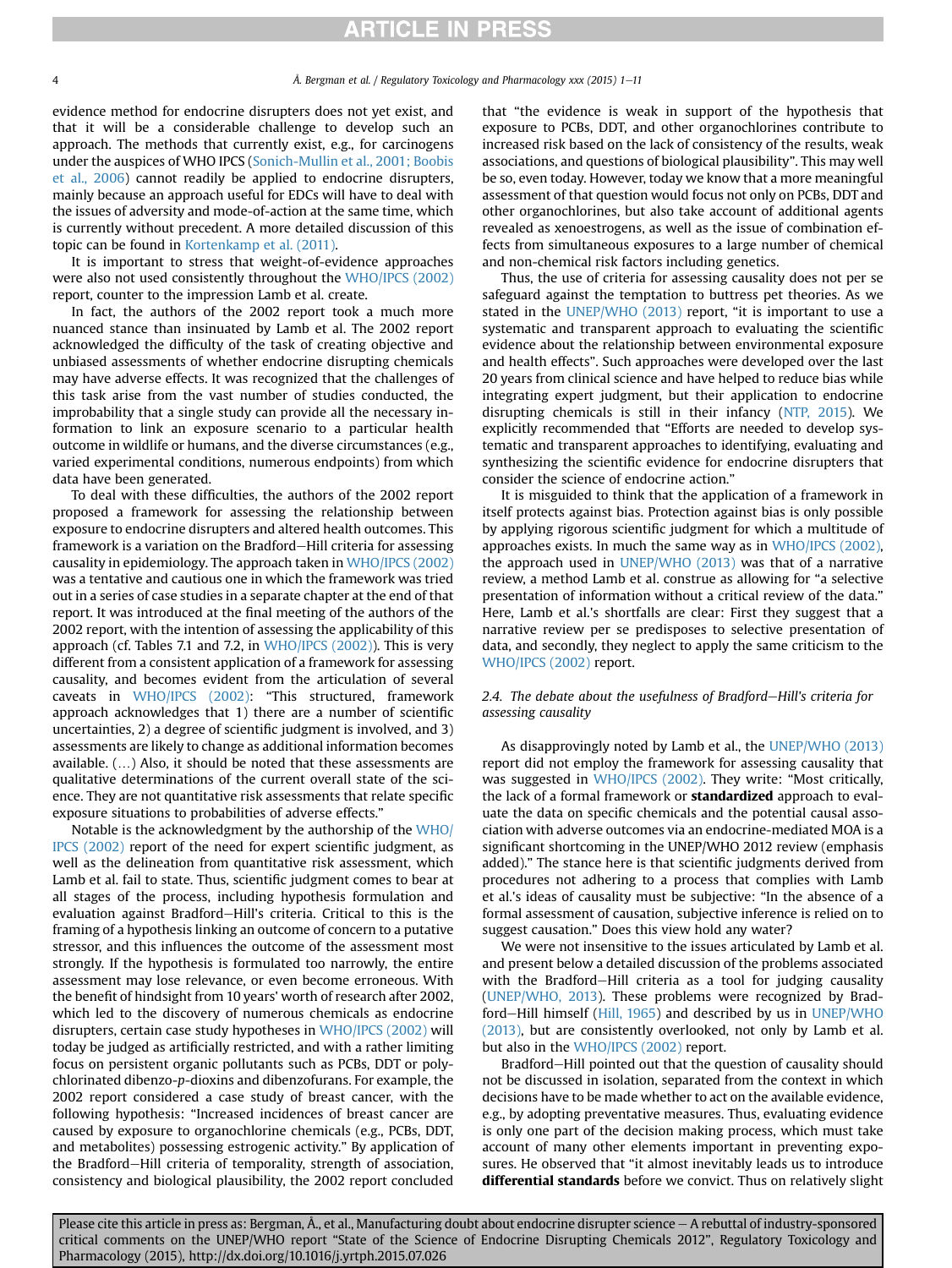evidence we might decide to restrict the use of a drug for earlymorning sickness in pregnant women. If we are wrong in deducing causation from association no great harm will be done. The good lady and the pharmaceutical industry will doubtless survive. On fair evidence we might take action on what appears to be an occupational hazard, e.g. we might change from a probably carcinogenic oil to a non-carcinogenic oil in a limited environment and without too much injustice if we are wrong. But we should need very strong evidence before we made people burn a fuel in their homes that they do not like or stop smoking the cigarettes and eating the fats and sugar that they do like (emphasis added)."

Thus, even when the outcome of an assessment employing the criteria suggests that the overall strength of association might be weak, this does not automatically exonerate from a consideration of protective measures. Lamb et al. are remiss in acknowledging that the goal of the toxicological and epidemiological sciences is not to provide assessments as an end in themselves, but to explore and evaluate conditions that offer disease prevention and public health initiatives. This cannot be realized by mechanical application of criteria for causation in the style of checklists. It is well known among epidemiologists that the implementation of preventative measures that eliminate factors which only weakly contribute to risks may reap disproportionately large benefits in terms of public health protection. An example would be excessive salt intake and its (weak) association with hypertension. Regulating salt content in foods could shift entire population distributions of blood pressure downwards, thereby decreasing the prevalence of moderate and severe hypertension ([Szklo and Nieto, 2007](#page-10-0)). Lamb et al. ignore these insights.

However, the problems with using Bradford–Hill's criteria as a tool for inferring causality go much deeper, and their uncritical use trivializes the fundamental problems that exist with inferring causality from empirical observations. Indeed, Bradford-Hill himself (who never used the word "criteria" and instead chose the term "viewpoints") was fully aware of these problems when he stated that "none of my nine viewpoints can bring indisputable evidence for or against the cause and effect hypothesis and none can be required as a sine qua non…what they can do is help us to make up our minds on the answer to the fundamental question  $-$  is there another way of explaining the set of facts before us".

Lamb et al. ignore the debate of Bradford-Hill's viewpoints and the issue of assessing causality that has taken place in epidemiology (summarized by, e.g., [Rothman and Greenland, 2005](#page-10-0)), in which epidemiologists have strongly refuted the existence of absolute criteria for assessing causality. It is a widely held view among experimental scientists that proof of causality is impossible in epidemiology, with the implication that the situation in the experimental sciences is better. However, David Hume's insight that proof is impossible in all empirical sciences equally applies to the experimental sciences, and Rothman and Greenland cite the cold fusion debacle in support of this notion. Numerous additional examples could be used to illustrate this.

[Rothman and Greenland \(2005\)](#page-10-0) offered a specific critique of the utility of Bradford-Hill's criteria, and a discussion tailored to issues relevant to endocrine disruption was presented by [Zoeller et al.](#page-10-0) [\(2014\).](#page-10-0) Here, we summarize these points with reference to the modified criteria used in the [WHO/IPCS \(2002\)](#page-10-0) case studies:

The criterion of temporality explores whether the putative risk factor precedes the occurrence of an effect in time. Insofar as any inference of causation must stipulate that a cause has to act before the effect can materialize, this criterion may appear clear-cut. However, there are practical difficulties, as the temporal relationship between exposure to an EDC and a specific endocrinemediated adverse outcome may be quite complex. The classic example is that of diethylstilbestrol (DES) exposure during fetal life and the production of reproductive tract cancer 20 years later, long after DES exposure had ceased. This relationship was observed because pregnant women were prescribed DES and because there were specific records of exposure. This will not likely be the case for most non-accidental exposures to EDCs. Thus, "temporality" may be important, but it may be a concurrent relationship, i.e. exposures that are measured at the same time as the health endpoints being assessed [\(Zoeller et al., 2014](#page-10-0)). Furthermore, as [Rothman and](#page-10-0) [Greenland \(2005\)](#page-10-0) pointed out, the observation of a reverse time order between cause and effect (i.e., exposure and health outcome) is not evidence against the hypothesis that the putative cause can lead to the effect. Observations in which the cause followed the appearance of an effect merely show that the putative cause cannot have caused the effect in the instances that were considered. However, the generalization that the hypothesized cause is therefore not linked to the effect is fallacious.

The criterion of strength of association expresses the sentiment that strong associations are more likely to be causal than weak associations, which are often explained by undetected bias. However, Bradford-Hill himself did not rule out that a weak association might suggest causality, and [Rothman and Greenland \(2005\)](#page-10-0) cite the weak association between smoking and cardiovascular disease as an example. Despite the weakness of the association, no one today would doubt that cardiovascular disease is causally linked with smoking. The reason for the weakness of the relationship is that cardiovascular disease is rather common and can be linked to other factors, and the same applies to many endocrine disorders. Conversely, there are examples of strong, but non-causal associations, and [Rothman and Greenland \(2005\)](#page-10-0) point to the strong relation between Down syndrome and birth rank which is confounded by maternal age. These examples show that strong associations between putative risk factors and diseases do not necessarily indicate causality. The mere fact that an observed association is weak says nothing in terms of absence of causality.

The authors of WHO/IPCS  $(2002)$  have subsumed Bradford--Hill's original viewpoint of specificity under that of strength of association. The criterion of specificity requires that a putative cause leads to a single, recognizable effect. The example used by Brad-ford-Hill [\(Hill, 1965](#page-10-0)) was that of nickel refiners of South Wales who suffered from a high incidence of rare cancers of the lung or nose. The specificity of this relationship could be used as evidence of causation. However, Bradford-Hill cautioned about making too much of the specificity of the relationship and concluded that, "In short, if specificity exists we may be able to draw conclusions without hesitation; if it is not apparent, we are not thereby necessarily left sitting irresolutely on the fence." As it is unrealistic to expect that a cause of a specific effect should lack other effects, the criterion of specificity is of limited usefulness in assessing causality. This point is particularly relevant to endocrine disruption where putative causes must be evaluated carefully because hormone systems are involved in a great many processes which are life-stage specific. For example, androgens play an important role in the development of the male reproductive system in the fetus, but in the adult, androgens are related to different processes in men and women. Transient hypothyroidism in the adult can lead to weight gain that is reversible but has long lasting effects on brain function when occurring in fetal and neonatal life [\(Zoeller et al.,](#page-10-0) [2014\)](#page-10-0).

Consistency expresses the notion that multiple studies should demonstrate the same relationships between exposure and outcome. However, as pointed out by [Rothman and Greenland](#page-10-0) [\(2005\),](#page-10-0) lack of consistency does not rule out causality, because some effects may be produced by their causes only under specific circumstances or in specific regions of the world. This point is particularly relevant for endocrine disruption considering the life-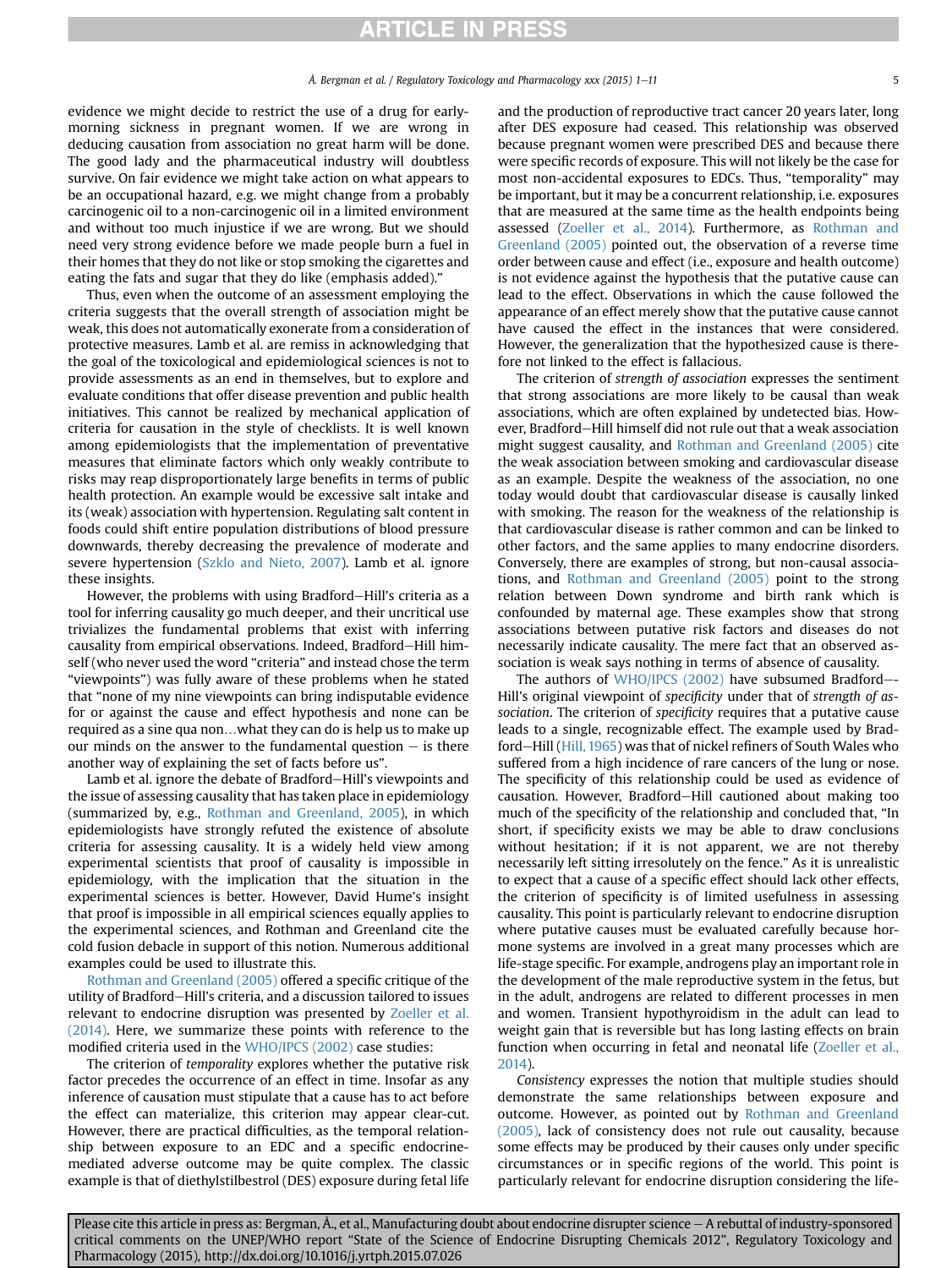stage specificity and geographical variations of many effects (e.g., semen quality, see Section [2.5.1](#page-6-0) below).

Bradford-Hill insisted that "it will be helpful" if the causation we suspect is biologically plausible, but he was careful not to demand this in absolute terms. He cautioned that the association observed may be one new to science or medicine and therefore should not be dismissed too light-heartedly as too odd. Likewise for EDCs, biological plausibility will strengthen our confidence in the causal nature of relationships of interest. Moreover, our knowledge of hormone actions will likely drive us to evaluate specific relationships. However, there is a great deal we have yet to learn about the endocrine system, and the demand for complete knowledge of the endocrine mechanism mediating a relationship of interest is not achievable [\(Zoeller et al., 2014](#page-10-0)). There are numerous examples where explanations, which to contemporary observers appeared as lacking biological plausibility, turned out to be the correct ones. Accordingly, [Maclure \(1985\)](#page-10-0) maintained that biological plausibility should be applied not to the outcome of a study, as suggested in [WHO/IPCS \(2002\),](#page-10-0) but to the hypotheses under investigation, and pointed out "The more the data are contrary to prevailing thought, the more informative they are".

Finally, evidence of recovery (originally termed "experiment" by Bradford–Hill) expresses the idea that occasionally, confidence in a conclusion of causality could be strengthened by changing elements of the environments and observing a predicted change. For example, as a result of altered work conditions leading to a reduction in dust exposures, the health of workers should improve. Bradford-Hill did not include animal or biochemical experiments in this "viewpoint". At a practical level, the main problem with this "criterion" is the lack of relevant data, and indeed none of the case studies examined in [WHO/IPCS \(2002\)](#page-10-0) had relevant data to examine this aspect. Furthermore, evidence of recovery is not a criterion to assess outcomes and to infer causality, but rather is a test of the underlying hypothesis, as was pointed out by [Rothman](#page-10-0) [and Greenland \(2005\)](#page-10-0). In most cases, such tests are simply not available, but even if they are, there is always room for alternative explanations, often rendering such tests inconclusive in the sense of establishing causality. An apt example of this is the discussion of the recovery in mollusk populations in the wake of reductions of exposure to TBT. Lamb et al. express doubts that this recovery is an indication that TBT was the cause of the declines and marshal other factors as possible explanations. In this case, the laboratory evidence linking cause and effect (in terms of TBT-induced imposex and sterility as a highly sensitive and chemical-specific phenomenon) was irrefutable and it was this observation that led to rapid control of TBT, not the evidence of population recovery that ensued ([Vos et al. 2000](#page-10-0)).

If there are no absolute criteria for assessing causality, is it still possible to assess the validity of an experiment or a study? [Rothman and Greenland \(2005\)](#page-10-0) argue: "What is required is much more than the application of a list of criteria. Instead, one must apply thorough criticism, with the goal of obtaining a quantified evaluation of the total error that afflicts the study. This type of assessment is not one that can be done easily by someone who lacks the skills and training of a scientist familiar with the subject matter and the scientific methods that were employed. Neither can it be applied readily by judges in court, nor by scientists who either lack the requisite knowledge or who do not take the time to penetrate the work."

It was therefore appropriate and fully justified to abstain from an uncritical use of Bradford-Hill's criteria in the [UNEP/WHO](#page-10-0) [\(2013\)](#page-10-0) report. In no way did this decision expose the report to bias and imbalance. Nevertheless, we recognize the importance of reaching a consensus about how to "weigh" results of epidemiological and toxicological studies and acknowledge the need for developing such approaches tailored to the specific demands of EDCs. This is discussed in more detail in [Zoeller et al. \(2014\)](#page-10-0).

#### 2.4.1. Response to specific examples chosen by Lamb et al. to illustrate that lack of application of Bradford-Hill's criteria leads to subjective judgment

The way in which Lamb et al. used specific examples from the [UNEP/WHO \(2013\)](#page-10-0) report to substantiate their contention that our decision not to employ Bradford-Hill's viewpoints has led to subjective inference, can be used to illustrate the flaw in the concept that application of a framework for assessing causality per se will resolve the issues surrounding scientific judgment and thus achieve "objectivity" by "standard" application of assessment criteria. Lamb et al. propose that such a procedure, if only it were adopted universally and liked by everybody, will always produce the same conclusions. In this system, assessment outcomes that produce deviating conclusions can only be the result of misapplication of the assessment framework, and therefore have to be deemed subjective. As we show below, this ignores that assessment outcomes depend strongly on the way in which questions for assessment are framed. However, hypothesis formulation cannot be judged in categories of "objectivity".

For example, when discussing prostate cancer and possible associations with endocrine disrupters, Lamb et al. take issue with the statement in [UNEP/WHO \(2013\)](#page-10-0) that there is sufficient evidence for associations between pesticide exposures and prostate cancer among pesticide applicators. While not denying that such associations exist, Lamb et al. argue that before we can "convict" (to use Bradford-Hill's phrase) it is necessary to show that prostate cancer is attributable to alterations in endocrine function in humans as a result of exposure to putative endocrine disrupters. While the sufferers of prostate cancer may not care much whether they contracted the disease through an endocrine disrupting mechanism, a hypothetical producer of pesticides may well be interested in resolving this rather specific question, in the interest of protecting themselves against recriminations that arise from the specifics of chemical regulation of endocrine disrupters. However, while the question of associations of pesticide exposure with prostate cancer can be resolved with currently available scientific methods, "proof" that an individual cancer has arisen via alterations of endocrine function cannot be provided with methods currently at our disposal, and probably never will be. Consequently, a study question of whether pesticide exposures increase prostate cancer risks and that this occurs through an endocrine mode of action is very likely to yield inconclusive results. However, if the study question is whether pesticide exposures increase the risk of prostate cancer, the assessment will result in a better strength of evidence. Thus, how the question is asked may matter more than the approach used to answer it. This confusion about approach and study question is promulgated by Lamb et al. But it is open to debate whether the question, framed in the way Lamb et al. advocate, has any meaning from the perspective of public health protection, and whether that assessment can claim any "objectivity".

[UNEP/WHO \(2013\)](#page-10-0) presented a more balanced discussion of the issue. While highlighting the observed associations between pesticide exposures and prostate cancer, the report pointed out that the nature of the pesticides involved remains obscure, and that it therefore remains unclear whether the cancers arose through an endocrine-mediated mechanism. However, this lack of clarity does not weaken the conclusion that the evidence linking pesticide exposure among applicators to prostate cancer can be deemed sufficient.

The criticism formulated by Lamb et al. shows that the elusive goal of objectivity cannot be achieved just by application of an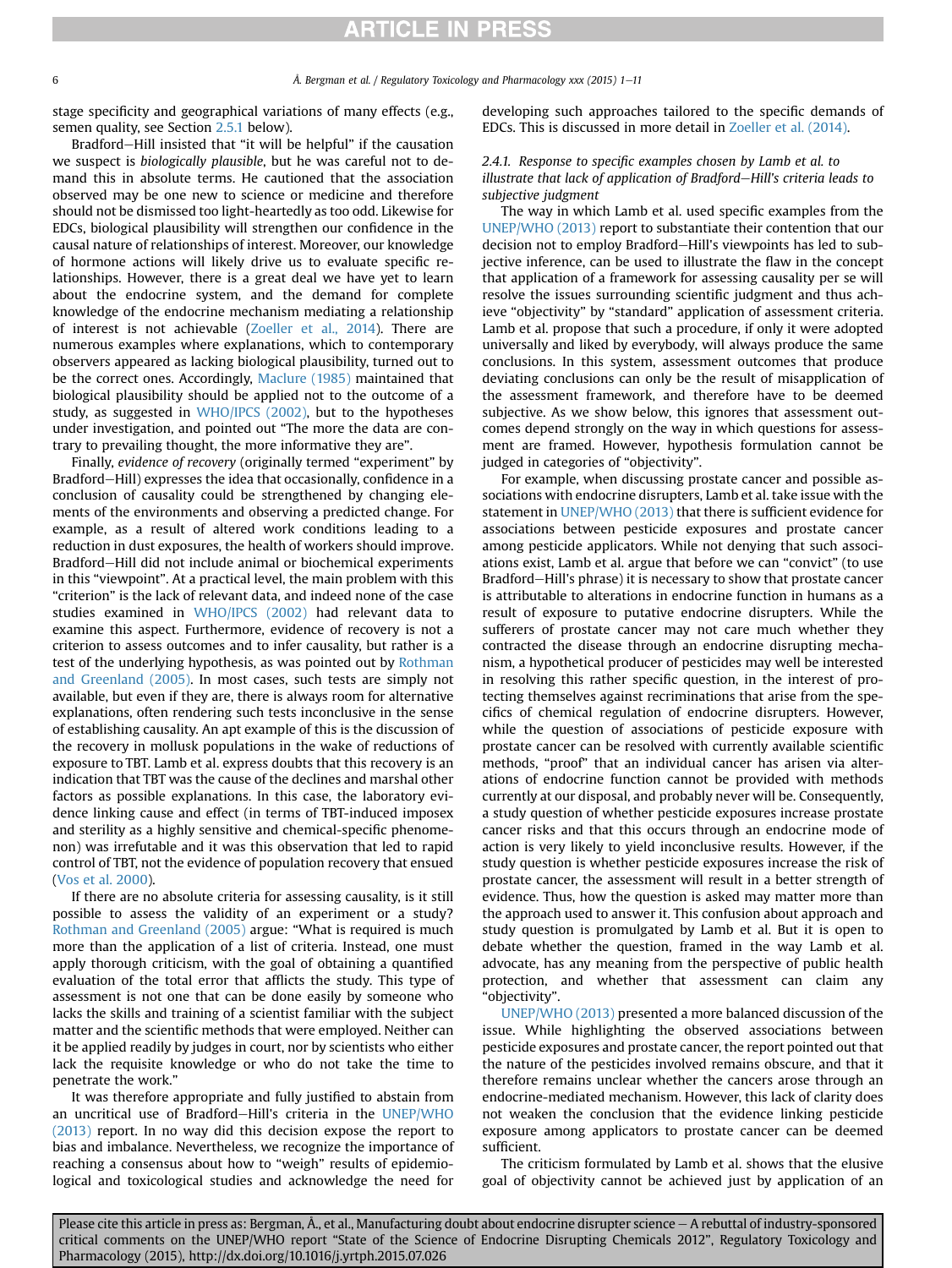<span id="page-6-0"></span>assessment framework based on Bradford-Hill's viewpoints in the style of a checklist, because a great deal is determined by hypothesis formulation. However, as we have seen, hypothesis formulation itself cannot claim objectivity  $-$  hypotheses are framed in a context of specific interests and are subject to scientific judgment. The commercial interests supporting Lamb et al. will likely always prefer articulation of hypotheses in the narrowest possible way and such narrow hypotheses will, through application of "standard" procedures, almost always return the standard verdict "inconclusive", with the consequence of abstaining from recommendations of emission-reducing measures. From the viewpoint of public health protection, however, it is important to formulate more meaningful hypotheses that take account of multiple exposures and multi-causality.

#### 2.5. Response to the specific examples of alleged imbalance and bias highlighted by Lamb et al.

In the sections below we give specific responses to the examples [Lamb et al. \(2014\)](#page-10-0) selected from the [UNEP/WHO \(2013\)](#page-10-0) report to show "why and how the [UNEP/WHO 2012](#page-10-0) report is not an update of the [WHO-IPCS 2002](#page-10-0) report…" and how bias and subjectivity allegedly guided our analysis and our conclusions.

#### 2.5.1. Semen quality

Lamb et al. highlight a "discrepancy" between the conclusions in [UNEP/WHO \(2013\)](#page-10-0) and [WHO/IPCS \(2002\)](#page-10-0) about semen quality which they find "difficult to explain" considering that "it does not appear that the evidence for changes in sperm quality differ (sic) from that reported in the [WHO-IPCS \(2002\)](#page-10-0) report." They conclude: "When an objective, structured, and transparent weight-of-theevidence analysis reaches one conclusion and a subjective analysis concludes the opposite, logic dictates the driving force for such a difference stems from the methodology and bias inherent in a subjective analysis."

However, the logic of this argumentation collapses when the alleged discrepancy between the conclusions of the "objective, structured and transparent" [WHO/IPCS \(2002\)](#page-10-0) and our "subjective analysis" in [UNEP/WHO \(2013\)](#page-10-0) can be shown not to exist.

Two key issues surround the debate about semen quality: First, have there been deteriorations of semen quality, and secondly, is there any evidence of associations with endocrine disrupting chemicals?

The [WHO/IPCS \(2002\)](#page-10-0) report concluded that "Viewed as a whole, several of the published reports support the hypothesis that there are time-related decreases in semen quality at least within some regions, as reflected in sperm concentration and, where measured, sperm motility and morphology, but do not support the hypothesis that the decline is worldwide." By analyzing the available studies using Bradford–Hill's viewpoint of consistency, the 2002 report listed ten studies showing a decline, six studies with evidence for improvement and eight studies where no change was found. It was clear already in 2002, that changes in semen quality strongly depended on location, among other factors, and that a world-wide decline was not supported by the data.

Lamb et al. disregard that, like the [WHO/IPCS \(2002\)](#page-10-0) report, [UNEP/WHO \(2013\)](#page-10-0) highlighted the geographical variations in semen quality that were apparent also in the new studies conducted after 2002. The 2013 report made no claims about worldwide declining trends. However, Lamb et al. base their allegation of bias and selective citation on the fact that we did not cite four studies of semen quality which did not report semen quality deteriorations. They mislead the reader by obscuring that citation of these studies would not have altered our conclusion that a worldwide decline does not exist, but that there are regions with alarming declines. Citation of these studies would therefore not have added anything to our report.

Importantly therefore, the undisputed fact of geographical variations cannot distract from observations of alarming declines in semen quality in some regions, and this was emphasized in [UNEP/](#page-10-0) [WHO \(2013\)](#page-10-0). Lamb et al. confuse the issue by criticizing the 2013 report for focusing on the decreased semen quality, thereby "ignoring the variability in sperm quality reported around the world". This misses the point entirely and is an example of misuse of Bradford-Hill's viewpoint of consistency. As emphasized earlier, a lack of consistency does not rule out causality, and cannot be used to argue away that some populations have experienced declines in semen quality.

Lamb et al. further make the false allegation that [UNEP/WHO](#page-10-0) [\(2013\)](#page-10-0) did not discuss limitations and biases of semen quality studies, when in fact our report pointed out that "The reason for the controversy may partly be explained by…differences in methods for semen analysis and variation in results within individuals…".

Regarding the issue of associations of declines in semen quality with exposures to endocrine disrupting chemicals, Lamb et al. claim that [UNEP/WHO \(2013\)](#page-10-0) used observations of suboptimal or poor semen quality in some parts of the world to "suggest that these **perceived** trends are the consequence of exposure to endocrine disruptors with no strong evidence to support this claim" (emphasis added). To pause on the effrontery of re-interpreting data of observed semen quality declines as "perceived" trends would indeed miss the point: [UNEP/WHO \(2013\)](#page-10-0) clearly states "A role for EDCs has been hypothesized, but to date there are no clear data except for some rare cases of environmental or occupational accidents." This conclusion is not different from [WHO/IPCS \(2002\),](#page-10-0) but this fact is omitted by Lamb et al.

The 2013 report highlights the difficulties in unraveling the possible contribution of endocrine disrupting chemicals that stem from prenatal exposures. The few studies of possible associations with chemicals have all focused on exposures experienced in adulthood, and may therefore have missed periods of heightened sensitivity in fetal or neonatal life, another point entirely disregarded by Lamb et al.

Regarding semen quality, the main conclusion of the [UNEP/](#page-10-0) WHO  $(2013)$  report is that semen quality among  $20-40%$  of young men in several European countries is in the sub fertile range. This conclusion is based on new studies conducted after 2002, but does not disagree with the trends already discernible in [WHO/IPCS](#page-10-0) [\(2002\).](#page-10-0) The 2013 report also concludes that "there is, however, very little direct evidence for a role of endocrine disrupting chemicals in causing low semen quality in men following developmental exposures", quite similar to the stance taken in [WHO/IPCS \(2002\)](#page-10-0).

Thus, what Lamb et al. declare as a "discrepancy" between the conclusions of the two reports is nothing but exaggeration and misdirection. Their claim that [UNEP/WHO \(2013\)](#page-10-0) has "concluded the opposite" and that "the driving force for such a difference stems from the methodology and bias inherent in a subjective analysis [of [UNEP/WHO, 2013](#page-10-0)]" is baseless and the result of an extraordinary distortion of the facts by misquoting the evidence.

#### 2.5.2. Adrenal disorders

The way in which [UNEP/WHO \(2013\)](#page-10-0) dealt with the issue of population declines and adrenocortical hyperplasia in Baltic seals and its possible association with persistent organic pollutants is cited by Lamb et al. as a specific example of "selective citation of literature without discussion of contradictory studies and the failure to consider alternative causes of reported effects" which gives the reader "the impression that the weight of evidence is stronger than is justified by the available scientific data". They go on to claim that this "calls into question the integrity of decisions at all levels of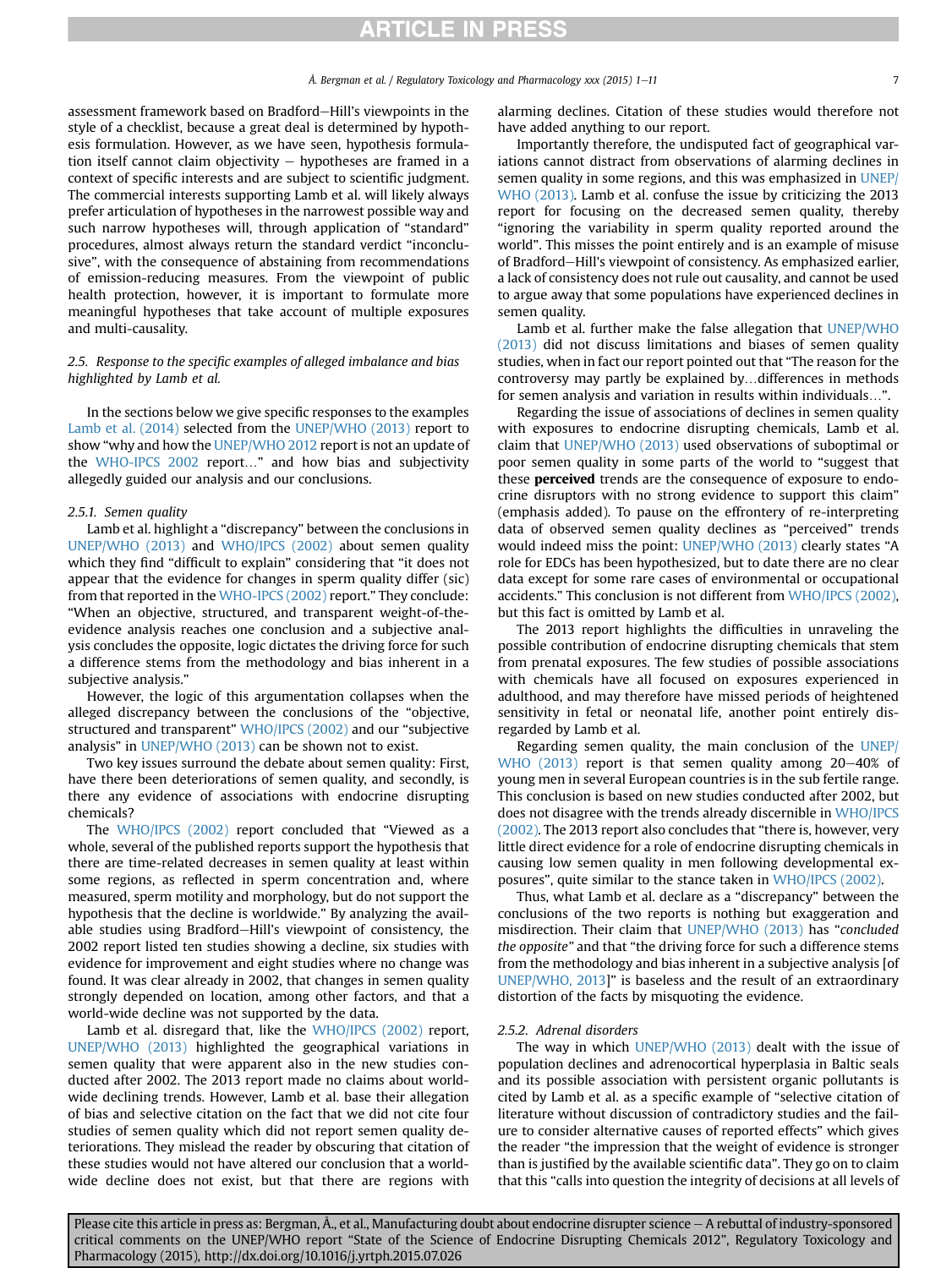the 2012 report".

In their attempt to substantiate these serious allegations, Lamb et al. misrepresent both the [WHO/IPCS \(2002\)](#page-10-0) and the [UNEP/WHO](#page-10-0) [\(2013\)](#page-10-0) report.

They write that "it was stated in the 2002 report that although adrenal effects in wildlife were associated with dichloro-diphenyldichloroethane (DDD), DDT, and PCBs, the involvement of these compounds in the cause of these disorders was uncertain."

However, in contrast to the portrayal by Lamb et al., the 2002 report actually stated that "Although overhunting and habitat destruction may have been contributing factors, it is generally accepted that persistent pollutants, which adversely affected the reproductive performance of the females, resulted in the decline in seal numbers." The issue was also chosen as one of the case studies for evaluating causality, and the [WHO/IPCS \(2002\)](#page-10-0) came to the conclusion that the overall evidence that persistent organic pollu-tants including PCBs contribute to reproductive toxicity in Baltic seal through an endocrine mechanism is moderate, but not uncertain as claimed by Lamb et al. In the overall assessment the 2002 report states: "Relative to the outcome of concern [reproductive failure in Baltic seals] there is considerable evidence that the reproductive success of Baltic seal populations has been impacted and that these exposures have altered adrenal gland function in members of the exposed population. However, because the link between altered adrenal function and reproductive impairment has not been clearly established, the overall evidence of an EDC-related mode of action is moderate (emphasis added)."

Since 2002, new evidence concerning adrenocortical hyperplasia in Baltic seals and a suite of alterations characteristic for Cushing disease in humans has come to light, disregarded by Lamb et al., but discussed in [UNEP/WHO \(2013\).](#page-10-0) Nevertheless, the position adopted in [UNEP/WHO \(2013\)](#page-10-0) is much more nuanced than Lamb et al. suggest. The 2013 report emphasizes that "the exact mechanisms behind the Cushing-like condition remain unclear. Likewise, the individual compounds producing these adrenal lesions remain unknown. Although it cannot be ruled out that a component of stress was playing a role, it seems likely that persistent exposure to organohalogens were involved." Thus, Lamb et al.'s claim of selective citation of literature without consideration of alternative explanations in the UNEP/WHO report is without substance.

#### 2.5.3. Endometriosis

The way in which [UNEP/WHO \(2013\)](#page-10-0) dealt with the topic of endometriosis is also held up by Lamb et al. as an example of selective citation of evidence. More specifically, Lamb et al. stress that "the UNEP/WHO 2012 discussion on endometriosis is not an update of the [WHO-IPCS 2002](#page-10-0) report as it mainly consists of a re-review of the information evaluated in 2002". They go on to say "It is not clear what, if anything, has changed regarding the state of the science in terms of cause and effect for endocrine disruption and endometriosis since the WHO-IPCS report". These claims are false and a marked distortion of the content of the 2013 report.

[UNEP/WHO \(2013\)](#page-10-0) deals with the topic by first giving an explanation of the natural history of endometriosis, with new information about the increasing disease incidence, and an update about risk factors, based on no fewer than 14 publications that appeared after 2002 and which, therefore, were not included in [WHO/IPCS \(2002\)](#page-10-0).

[UNEP/WHO \(2013\)](#page-10-0) then proceeds to a discussion of hormonal mechanisms implicated in endometriosis, with the relatively new hypothesis that the origin of this disorder might be in fetal life. The involvement of the immune system and the necessity of estrogens for disease progression are also considered. Nine references with a publication date after 2002 are cited to substantiate this discussion.

The 2013 report then turns to describing animal models of endometriosis. In relation to this discussion Lamb et al. claim that we failed to note that many of the studies linking TCDD to endometriosis employed high doses of TCDD. This criticism is also misleading, since in fact we wrote that "this includes a study of twenty rhesus monkeys dosed and followed for 15 years, which reported an increase in incidence and severity with higher dioxin exposures".

The section on animal models details four publications that appeared after 2002. These studies provide evidence for the involvement of epigenetic changes in endometriosis and in support of the idea that such changes can be induced by in utero exposure to chemicals.

Finally, the [UNEP/WHO \(2013\)](#page-10-0) considers epidemiological evidence for the involvement of endocrine disrupters in endometriosis and highlights that most available studies focused on adults, with the implication that periods of heightened sensitivity (e.g., exposures in fetal life) might have been missed. This section of the report mentioned seven studies that did not report any associations between endometriosis and environmental exposures, of which five appeared after 2002. There were, however, associations with PCBs and six studies were cited in support of this idea, of which four appeared after 2002. The 2013 report also mentioned the associations between endometriosis and phthalate esters (nine studies, of which seven appeared after 2002) and one study reporting a link with cadmium. Only one study was reported that dealt with fetal or early life exposures to DES. We also highlighted that there is a strong genetic component in endometriosis and that certain genotypes might be particularly susceptible to the disease.

Considering these details, it is difficult to recapitulate how [Lamb](#page-10-0) [et al. \(2014\)](#page-10-0) could arrive at the conclusion that "it is not clear what, if anything, has changed regarding the state of the science in terms of cause and effect for endocrine disruption and endometriosis since the WHO-IPCS report" and that "this illustrates that the UNEP/WHO 2012 report is not an update of the WHO-IPCS 2002 report".

#### 2.6. What do temporal trends in diseases show?

The [UNEP/WHO \(2013\)](#page-10-0) report recorded incidence trends of many endocrine-relevant disorders and emphasized that worldwide, there has been a failure to adequately address the underlying environmental causes of these trends. We highlighted that the increase in disease incidence and prevalence has occurred too fast for genetic causes to provide plausible explanations, and concluded that environmental factors in a wider sense must be at play. These factors include diet, exercise, lifestyle factors and chemical exposures. Lamb et al. claim our report did not acknowledge that "much of the time, the environmental causes of the diseases being discussed are not chemicals exposures." This claim is false. We have acknowledged non-chemical risk factors on numerous occasions, but due to the topic of our report, had to focus on the issue of chemical exposures.

In a familiar pattern, Lamb et al. then allege that "through selective citation in the UNEP/WHO 2012 report, an impression is created that certain diseases have an increasing incidence or prevalence." In support of their claim, they point out that several papers were cited in our report to indicate rising prevalence of hypospadias, but that we did not cite [Fisch et al. \(2010\)](#page-9-0) who stated that "a review of the epidemiological data on this issue amassed to date clearly demonstrates that the bulk of evidence refutes claims for an increase in hypospadias rates." That paper was indeed not cited, and for good reason: Fisch et al. is an analysis that explores the absurd hypothesis that hypospadia incidences have risen in every country. They succeeded in demolishing that hypothesis, only to conclude that, consequently, rising incidence of hypospadias is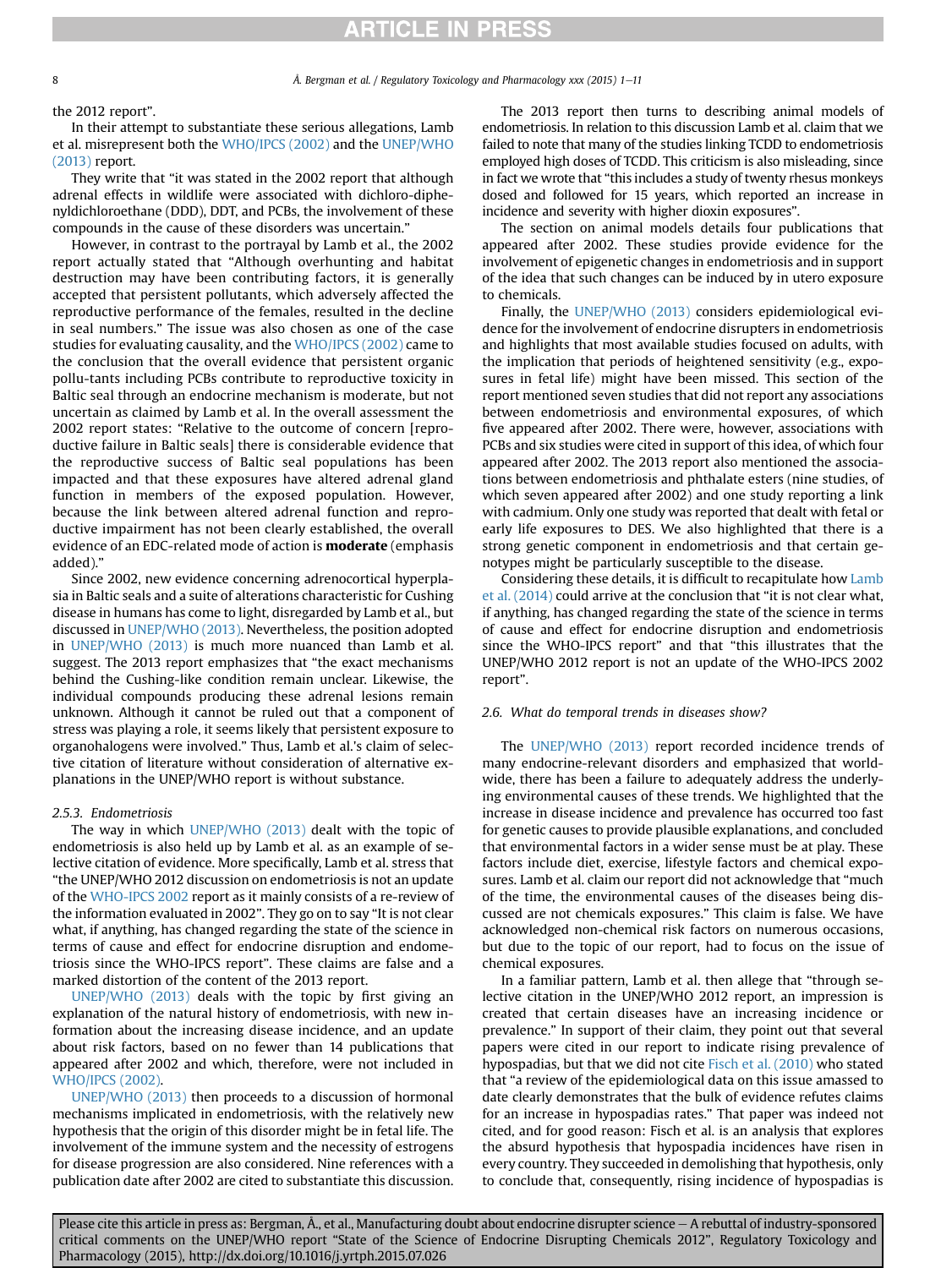<span id="page-8-0"></span>not occurring anywhere. We ensured that papers of such low standards were excluded from consideration.

In their discussion of wildlife population declines [Lamb et al.](#page-10-0) [\(2014\)](#page-10-0) attempt to cast doubt on the effects of TBT on gastropods and of DDT/DDE on bird egg shells. Concerning the effects of TBT on gastropods, [Lamb et al. \(2014\)](#page-10-0) dismiss the statement of [J](#page-10-0)ö[rundsdottir et al. \(2005\)](#page-10-0) that the impacts on gastropods around larger harbors are presumably associated with the continued use of TBT, on the grounds that no measurements of TBT concentrations were made. However, in a more recent paper, the same research group [\(Gudmundsdottir et al., 2011\)](#page-9-0) finds a strong correlation between organic tin concentrations and imposex in the dogwhelk Nucella lapillus. [Morton \(2009\)](#page-10-0) is cited by [Lamb et al. \(2014\)](#page-10-0) in support of the idea that "due to lack of confirmatory chemical data, the changes in population size, structure, and reproduction herein reported upon for N. lapillus cannot be correlated positively with changes in the ambient TBT levels". Here, [Lamb et al. \(2014\)](#page-10-0) quote out of context and omit the continuation of Morton's sentence "… but they can and are correlated with freedom from imposex. This is the first time such a dramatic recovery from imposex, following the banning of TBT, has been documented".

[Lamb et al. \(2014\)](#page-10-0) emphasize the lack of sensitivity of a number of gastropod species to TBT-induced imposex; however, this is misleading. The fact that one species may be less sensitive is irrelevant to an assessment of the effects in a more sensitive species. Moreover, this emphasis on species that appear insensitive to TBT distracts from the fact well known to ecotoxicologists that imposex has been reported in over 170 species of neogastropod mollusks to date; hardly a small number.

[Lamb et al. \(2014\)](#page-10-0) assert that "the WHO-UNEP 2013 report does not note the lack of agreement among researchers on the mechanism for induction of effects" in mollusks. This is false; page 46 in the WHO-UNEP (2013) report says "Although the effects of TBT on the reproductive system of female gastropods are well-established, the underlying mechanisms are not yet understood". Following this statement, four suggested mechanisms  $-$  which do not mutually exclude each other  $-$  are described.

Discussing DDT and its effects on bird populations, [Lamb et al.](#page-10-0) [\(2014\)](#page-10-0) reference [Henny et al. \(2010\)](#page-10-0) to state that "a number of confounding factors are likely to have affected the recovery of Osprey populations". Several species of predatory and fish-eating birds were severely affected by the exposure to DDT/DDE and it is true that the recovery of some of these bird species in some geographical regions was aided by various kinds of management (i.e., supplying nest sites). However, this does not change the fact that exposure to DDT/DDE caused the population declines in the first place and that the decreasing environmental concentrations of DDT after the ban was a requirement for the re-establishment of the populations. As with the case of TBT, it was experimental data gleaned from a number of laboratory studies that clearly confirmed the reality of the epidemiological link between DDT/DDE exposure and the effects in birds and not only the recovery of the bird populations.

[Lamb et al. \(2014\)](#page-10-0) also use the example of ospreys and decreasing DDE concentrations in their general attempt to discredit the scientific credibility of the UNEP/WHO 2013 report. [Lamb et al.](#page-10-0) [\(2014\)](#page-10-0) call it a mischaracterized citation that we have drawn a best fit line through the values on DDE concentrations taken from [Henny et al. \(2010\)](#page-10-0) because such a line was not drawn by the original authors. However, a simple regression on [Henny et al.'s](#page-10-0) [\(2010\)](#page-10-0) data clearly shows a decreasing trend ( $p = 0.003$ ;  $r^2$  = 0.91). In the scientific literature, there are numerous examples of similar decreases of DDT/DDE concentrations in various organisms after the ban of DDT (some of them presented in figure 3.18 and 3.40 in the [UNEP/WHO, 2013](#page-10-0) report).

[Lamb et al. \(2014\)](#page-10-0) repeatedly praise the [WHO/ICPS \(2002\)](#page-10-0) report for its approach and quality. For the overall assessment of the effects of TBT and DDT/DDE, it is noteworthy that in the 2002 report [\(WHO/IPCS, 2002\)](#page-10-0) (to which two of the co-authors of [Lamb](#page-10-0) [et al. \(2014\),](#page-10-0) Foster and Van Der Kraak, contributed) the overall strength of the evidence was assessed as 'strong' for the association between exposure to TBT and the induction of imposex in marine gastropods (both for the hypothesis and for the EDC mechanism). For the association between eggshell thinning in colonial water birds and DDE, the hypothesis and evidence for EDC mechanism were assessed as 'strong' and 'moderate', respectively. It is unclear what information led Foster and Van Der Kraak to cast doubt on the UNEP/WHO 2013 assessments in the Lamb et al. critique, since they do not differ from the assessments made in [WHO/IPCS \(2002\)](#page-10-0).

#### 2.7. The debate about dose–response relationships and potency

Lamb et al. discuss features of dose-response relationships in the context of the characteristics of the endocrine system. They criticize our perceived failure to discuss that "the endocrine system is specifically designed to respond to environmental fluctuations and such homeostatic responses generally are considered normal, adaptive, and necessary as long as they are transient and within the normal homeostatic range". As already discussed by [Zoeller et al.](#page-10-0) [\(2014\),](#page-10-0) this criticism misses the point of endocrine disruption entirely. By focusing on the role of the endocrine system in maintaining homeostasis, Lamb et al. ignore that the endocrine system also has the role of programming development and fail to discuss that disruption of the programming functions of the endocrine system during specific windows of susceptibility can have irreversible consequences. They misconstrue our report when they say that "the report suggests that at vulnerable developmental stages potency may not be very relevant". Potency is of course relevant, but it cannot be the sole and decisive criterion when it comes to regulating endocrine disrupters. Timing of exposure, irreversibility of effect and other criteria also have to be considered ([Kortenkamp](#page-10-0) [et al., 2011](#page-10-0)).

Lamb et al. also present a summary of the debates surrounding the topic of non-monotonic dose-response relationships, but criticize the review by [Vandenberg et al. \(2012\)](#page-10-0) rather than the [UNEP/WHO \(2013\)](#page-10-0) report, confusing the positions articulated in Vandenberg with those in our report.

#### 2.8. Similarities with misrepresentations of scientific evidence used by the tobacco industry to block contemporary tobacco regulation

The techniques used by Lamb et al. to discredit [UNEP/WHO](#page-10-0) [\(2013\)](#page-10-0) have striking similarities to those currently employed by the tobacco industry in the ongoing debate about tobacco regulation through standardized packaging intended to remove all brand imagery and text. An analysis conducted by [Ulucanlar et al. \(2014\)](#page-10-0) of tobacco industry interventions shows how these are based on a number of techniques designed to misrepresent the scientific evidence. Many of these techniques were also used by [Lamb et al.](#page-10-0) [\(2014\).](#page-10-0)

At the most basic level there is misleading quoting of evidence through inaccurate reporting of study objectives, methods and findings. This involves what is referred to as the "tweezers" method of partially and selectively quoting the original source, thereby omitting qualifying information ([Ulucanlar et al., 2014\)](#page-10-0). Lamb et al., knowingly or not, have used this technique most frequently in relation to the [WHO/IPCS 2002](#page-10-0) report, by distorting the methods used in that report and by omitting qualifying statements particularly in relation to the use of Bradford–Hill's viewpoints. Other examples of the "tweezers" method can be found in the way Lamb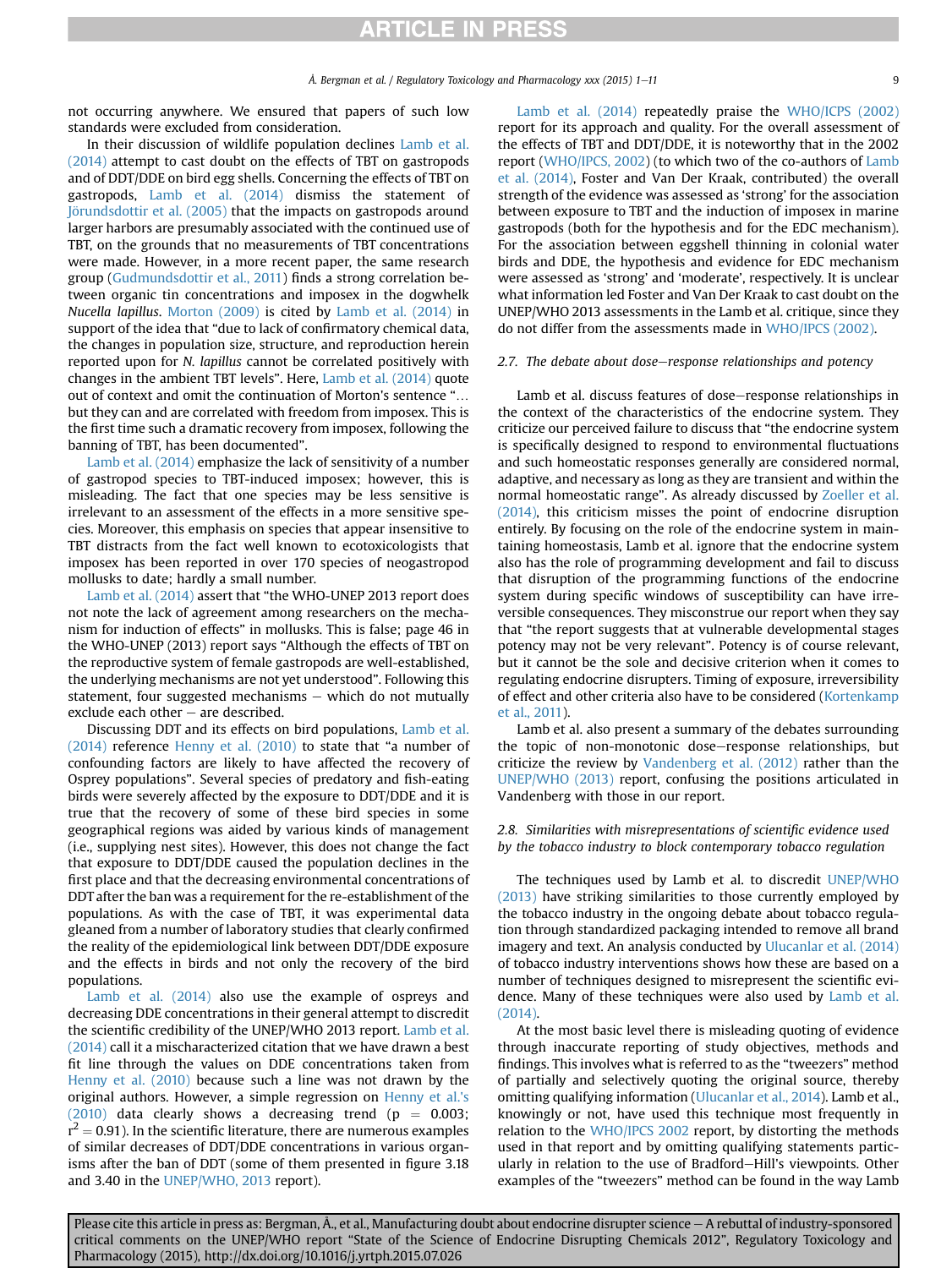<span id="page-9-0"></span>

et al. frame the debate about TBT and DDE and their effects on wildlife.

A second tactic identified by [Ulucanlar et al. \(2014\)](#page-10-0) in tobacco industry submissions and also widely observed in the Lamb et al. critique can be called "mimicked scientific critique". It involves the detailed inspection of scientific reports for methodological rigor with the aim of rejecting an entire body of evidence as flawed or biased. In reaching that conclusion, scientific methods of critique appear to be used, but only close examination of the approach reveals that these critiques are embedded in an essentially unscientific paradigm. As identified by Ulucanlar, these interventions are "mimicked" versions of scientific critique because they seek methodological perfection by judging studies against unrealistic and perfectionist criteria, and insist on methodological uniformity, among others.

In the preceding sections we have identified several examples where Lamb et al. judged scientific studies against unrealistic criteria, such as in the discussion of TBT and DDE and wildlife effects or in the framing of study questions in epidemiology in terms of very narrow hypotheses ("prostate cancer as a result of endocrine mechanisms").

As pointed out by [Ulucanlar et al. \(2014\),](#page-10-0) this tactic works at a deeper level than the "tweezers" method, because its identification and critique requires a good epistemological understanding of science, specialized expertise, knowledge of research traditions and methodologies and deep skills in interpretative analysis, all of which are unlikely to be found among non-specialists and decision makers in the civil service or similar bureaucracies.

In dismissing [UNEP/WHO \(2013\)](#page-10-0) as flawed and biased on the grounds that a narrative synthesis of the evidence was used, rather than a more quantitative meta-analysis, Lamb et al. insisted on methodological uniformity whereby extremely narrowly defined standards are used to dismiss any review that does not fit their preferred approach. Narrative synthesis, as used in [UNEP/WHO](#page-10-0) [\(2013\)](#page-10-0) and, counter to the claims of Lamb et al., also in [WHO/IPCS](#page-10-0) [\(2002\)](#page-10-0), is an established method with authoritative guidelines available for its conduct (Centre for Review and Dissemination, 2009). In insisting on methodological uniformity, Lamb et al. display a fundamental failure to understand the requirement for methodological pluralism in science.

#### 2.9. State of the Science of Endocrine Disrupting Chemicals  $2012$ summary for decision-makers

Lamb et al. state that "The relationship between the 2012 main report and the Summary for Decision-Makers is confusing at best. Based on the title of this document, one might presume that this document is a summary of  $-$  or at least based on the analysis of  $$ the main report. But a closer look reveals that the Summary is actually characterized as ''another product'' of the process." The Summary for Decision-Makers is indeed not an executive summary of the main report. An executive summary is contained in the main report. Instead the "Summary for Decision-Makers" was written to help non-scientific experts and especially decision makers, to understand the science reported in [UNEP/WHO \(2013\)](#page-10-0). This practice is commonly applied by intergovernmental organizations, a detail overlooked by [Lamb et al. \(2014\)](#page-10-0). [Lamb et al. \(2014\)](#page-10-0) also fail to see that the scientific substance of the Summary for Decision-Makers does not differ from that of the [UNEP/WHO \(2013\)](#page-10-0) report, despite the stylistic differences they misleadingly emphasize.

#### 3. Conclusions

We conclude that the criticism of the [UNEP/WHO \(2013\)](#page-10-0) report presented by Lamb et al. is without basis. It creates the false

impression of scientific controversy and does not engage with the scientific substance of our report. As we have shown, Lamb et al.'s attempt of deconstructing the [UNEP/WHO \(2013\)](#page-10-0) report is not particularly erudite scientifically. It appears that the critique is not intended to be persuasive to the scientific community, but is designed to speak to bureaucrats, politicians and other decision makers not intimately familiar with the topic of endocrine disruption and therefore susceptible to false generalizations of bias and subjectivity. It is important to recognize that while we drafted this response, evidence has come to light of sustained and concerted lobbying efforts by American and European chemical industries aimed at delaying European Commission efforts to implement regulations for endocrine disrupters ([Horel, 2015\)](#page-10-0), especially in the context of the ongoing negotiations of the Transatlantic Trade and Investment Partnership (TTIP) between the USA and the EU. Importantly, many of these same lobbying organizations have funded the critique by [Lamb et al. \(2014\).](#page-10-0) The alignment of the conclusions of Lamb et al. with the goal of the lobbying efforts of their funders certainly creates the appearance of a conflict of interest. Moreover, Lamb et al.'s lack of focus on scientific issues and the similarity in their type of criticisms with those developed by the Tobacco Industry make it difficult to conclude anything but that the funders recruited writers known to have industry-friendly themes in their historical writing to "critique" the 2013 UNEP/WHO report.

Finally, the concept of "controversy" in science must be viewed appropriately, as articulated well by Blaise Pascal in the 1600s (Auden and Kronenberger, 1966): "Contradiction is not an indication of false, nor is lack of contradiction a sign of truth."

#### Conflicts of interest

As in our efforts to produce the 2013 UNEP/WHO report, the authors were not supported by any outside stakeholders in writing this response. There are therefore no conflicts of interests as coauthors of the present article, and all coauthors have declared this in writing.

#### Disclaimer

The views expressed in the present article are the collective views of the authors and are not necessarily the views of their organizations.

#### Acknowledgments

We, the authors, have prepared this response to the [Lamb et al.](#page-10-0) [\(2014\)](#page-10-0) article without any specific funding but in our position as experts on EDCs and as authors of the UNEP/WHO 2013 reports.

#### Transparency document

Transparency document related to this article can be found online at [http://dx.doi.org/10.1016/j.yrtph.2015.07.026.](http://dx.doi.org/10.1016/j.yrtph.2015.07.026)

#### References

[Auden, Kronenberger, 1966. The Viking Book of Aphorisms. New York](http://refhub.elsevier.com/S0273-2300(15)30035-0/sref1).

- [Boobis, A.R., Cohen, S.M., Dellarco, V., McGregor, D., Meek, M.E., Vickers, C., et al.,](http://refhub.elsevier.com/S0273-2300(15)30035-0/sref2) [2006. IPCS framework for analyzing the relevance of a cancer mode of action for](http://refhub.elsevier.com/S0273-2300(15)30035-0/sref2) [humans. Crit. Rev. Toxicol. 36 \(10\), 781](http://refhub.elsevier.com/S0273-2300(15)30035-0/sref2)–[792](http://refhub.elsevier.com/S0273-2300(15)30035-0/sref2).
- Centres for Review and Dissemination, 2009. Systematic Reviews: CRD's Guidance for Undertaking Reviews in Healthcare. University of York, York. Available: [http://www.york.ac.uk/inst/crd/pdf/Systematic\\_Reviews.pdf.](http://www.york.ac.uk/inst/crd/pdf/Systematic_Reviews.pdf)
- [Fisch, H., Hyun, G., Hensle, T.W., 2010. Rising hypospadias rates: disproving a myth.](http://refhub.elsevier.com/S0273-2300(15)30035-0/sref4) [J. Pediatr. Urol. 6, 37](http://refhub.elsevier.com/S0273-2300(15)30035-0/sref4)-[39](http://refhub.elsevier.com/S0273-2300(15)30035-0/sref4).

[Gudmundsdottir, L.O., Ho, K.K.Y., Lam, J.C.W., Svavarsson, J., Leung, K.M.Y., 2011.](http://refhub.elsevier.com/S0273-2300(15)30035-0/sref5)